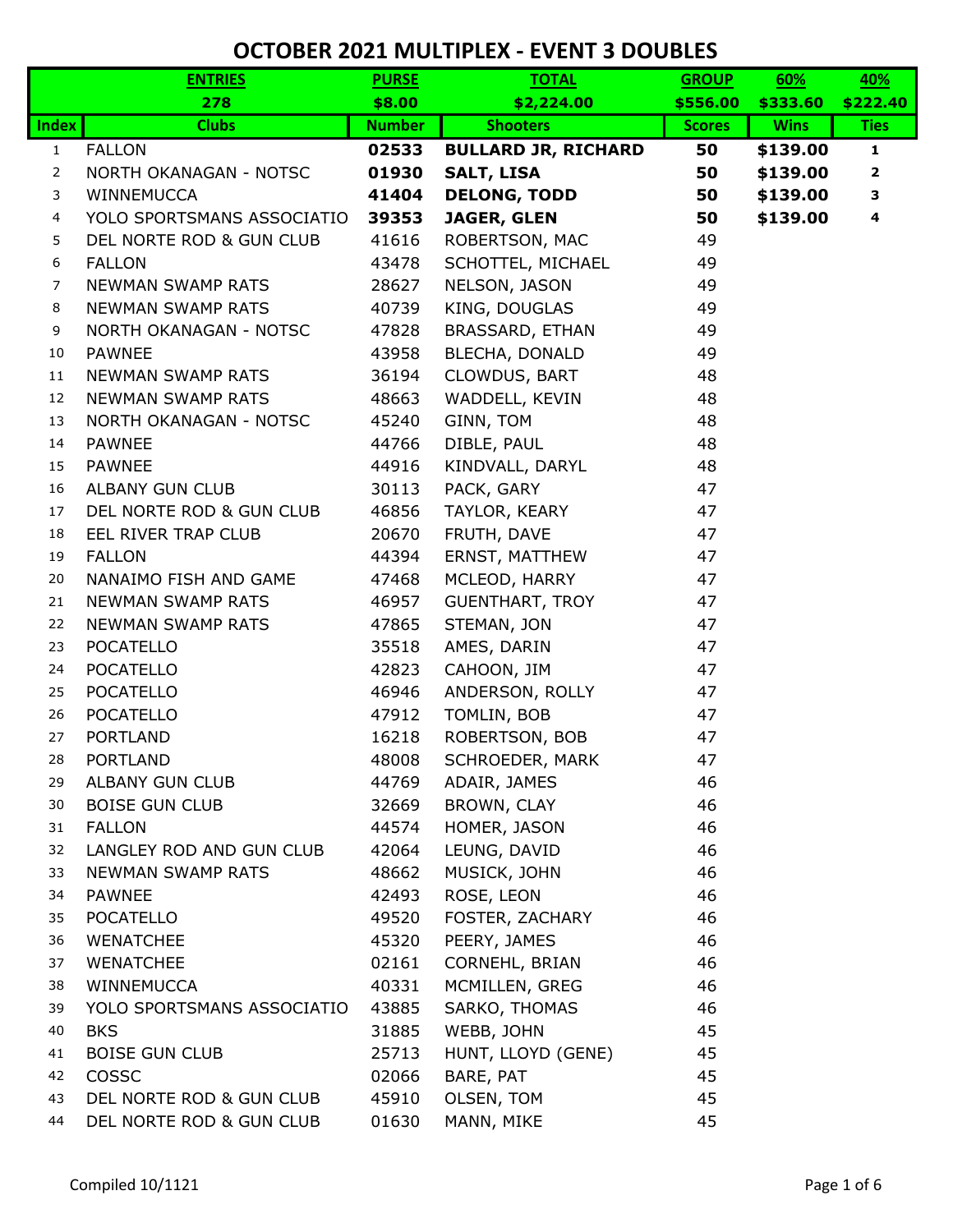| 45             | EEL RIVER TRAP CLUB                | 34164 | TOMICH, JOSEPH         | 45 |         |                         |
|----------------|------------------------------------|-------|------------------------|----|---------|-------------------------|
| 46             | EL DORADO                          | 13882 | HERRERA, STEVEN        | 45 |         |                         |
| 47             | LANGLEY ROD AND GUN CLUB           | 01024 | WOODS, GARRY           | 45 |         |                         |
| 48             | MASON VALLEY GUN CLUB              | 42403 | VANPATTEN, CODY        | 45 |         |                         |
| 49             | <b>NEWMAN SWAMP RATS</b>           | 48428 | MARGARITE, ROBERT      | 45 |         |                         |
| 50             | NORTH OKANAGAN - NOTSC             | 02520 | FOWLER, GORD           | 45 |         |                         |
| 51             | PAWNEE                             | 44963 | FINDLEY, TERRY         | 45 |         |                         |
| 52             | <b>PAWNEE</b>                      | 45822 | ZIMA, RUSSELL          | 45 |         |                         |
| 53             | <b>PAWNEE</b>                      | 49101 | SMITH, PAUL(FRED)      | 45 |         |                         |
| 54             | POCATELLO                          | 46377 | BRINGHURST, ALEX       | 45 |         |                         |
| 55             | SPRING CREEK                       | 48560 | PANIAGUA, ERIC         | 45 |         |                         |
| 56             | <b>YREKA</b>                       | 40681 | SHIPMAN, GREG          | 45 |         |                         |
| 57             | <b>BOISE GUN CLUB</b>              | 40420 | STEVENS, GEORGE        | 44 |         |                         |
| 58             | <b>BOISE GUN CLUB</b>              | 48277 | SHUYLER, TONY          | 44 |         |                         |
| 59             | <b>BOISE GUN CLUB</b>              | 01714 | HARRIS, KENT           | 44 |         |                         |
| 60             | BULKLEY VALLEY ROD & GUN CLL 49009 |       | KUMAR, RAJAN           | 44 |         |                         |
| 61             | <b>CULDESAC</b>                    | 47642 | HELPMAN, JOHN          | 44 |         |                         |
| 62             | <b>KENMORE</b>                     | 34315 | MUNSON, ED             | 44 |         |                         |
| 63             | <b>KENMORE</b>                     | 45446 | MILLER, ROBERT         | 44 |         |                         |
| 64             | LANGLEY ROD AND GUN CLUB           | 39768 | ROSEBOOM, BILL         | 44 |         |                         |
| 65             | LANGLEY ROD AND GUN CLUB           | 46832 | ALAZAWI, BASSAM        | 44 |         |                         |
| 66             | <b>LCRGC</b>                       | 41422 | DAVIS, LARRY           | 44 |         |                         |
| 67             | NANAIMO FISH AND GAME              | 21619 | WEBBER, DARRYL         | 44 |         |                         |
| 68             | <b>NEWMAN SWAMP RATS</b>           | 28860 | BUCKINGHAM, TERRY      | 44 |         |                         |
| 69             | NEWMAN SWAMP RATS                  | 45144 | MORRILL, WAYNE         | 44 |         |                         |
| 70             | NEWMAN SWAMP RATS                  | 49024 | SALVO, ROBERT          | 44 |         |                         |
| $\mathbf{1}$   | OLD SKAGIT GUN CLUB                | 26256 | MANNING, CHARLES       | 44 |         |                         |
| $\overline{2}$ | <b>PAWNEE</b>                      | 42477 | COOPER, KERRY          | 44 |         |                         |
| 3              | <b>SPRING CREEK</b>                | 47235 | MATYS, GERALD          | 44 |         |                         |
| $\overline{4}$ | <b>WENATCHEE</b>                   | 49389 | BRAY, KEEGAN           | 44 |         |                         |
| 5              | YAKIMA VALLEY                      | 37794 | KLINGELE, PAUL         | 44 |         |                         |
| 6              | ALBANY GUN CLUB                    | 38882 | <b>JULIAN, ALAN</b>    | 43 | \$21.39 | 1                       |
| 7              | <b>BOISE GUN CLUB</b>              | 24963 | <b>WEHREN, RICHARD</b> | 43 | \$21.39 | $\overline{\mathbf{2}}$ |
| 8              | <b>BOISE GUN CLUB</b>              | 42876 | <b>HOLLAND, BOB</b>    | 43 | \$21.39 | 3                       |
| 9              | <b>CULDESAC</b>                    | 45164 | <b>HEWETT, JERRY</b>   | 43 | \$21.39 | 4                       |
| 10             | DEL NORTE ROD & GUN CLUB           | 46156 | <b>LEVI, LONNIE</b>    | 43 | \$21.39 | 5                       |
| 11             | EEL RIVER TRAP CLUB                | 35284 | <b>TRUBY, DANIEL</b>   | 43 | \$21.39 | 6                       |
| 12             | EL DORADO                          | 02121 | <b>HOFFMAN, BILL</b>   | 43 | \$21.39 | 7                       |
| 13             | <b>FALLON</b>                      | 41033 | <b>PROCKISH, DAN</b>   | 43 | \$21.39 | 8                       |
| 14             | <b>FALLON</b>                      | 48282 | <b>PIRKLE, KENNY</b>   | 43 | \$21.39 | 9                       |
| 15             | HILLSBORO TRAP AND SKEET           | 45316 | <b>HERB, TREVOR</b>    | 43 | \$21.39 | 10                      |
| 16             | LANGLEY ROD AND GUN CLUB           | 23681 | <b>BURNS, WAYNE</b>    | 43 | \$21.39 | 11                      |
| 17             | LANGLEY ROD AND GUN CLUB           | 45003 | <b>KAPELUCK, DALE</b>  | 43 | \$21.39 | 12                      |
| 18             | LANGLEY ROD AND GUN CLUB           | 48231 | ZHU, (JINZHOU)DANIEL   | 43 | \$21.39 | 13                      |
| 19             | <b>MADRAS</b>                      | 31959 | <b>BOLTON, WILLIAM</b> | 43 | \$21.39 | 14                      |
| 20             | <b>MADRAS</b>                      | 39550 | <b>DRAMEN, MARK</b>    | 43 | \$21.39 | 15                      |
| 21             | <b>NEWMAN SWAMP RATS</b>           | 38287 | <b>GRAVES, BOB</b>     | 43 | \$21.39 | 16                      |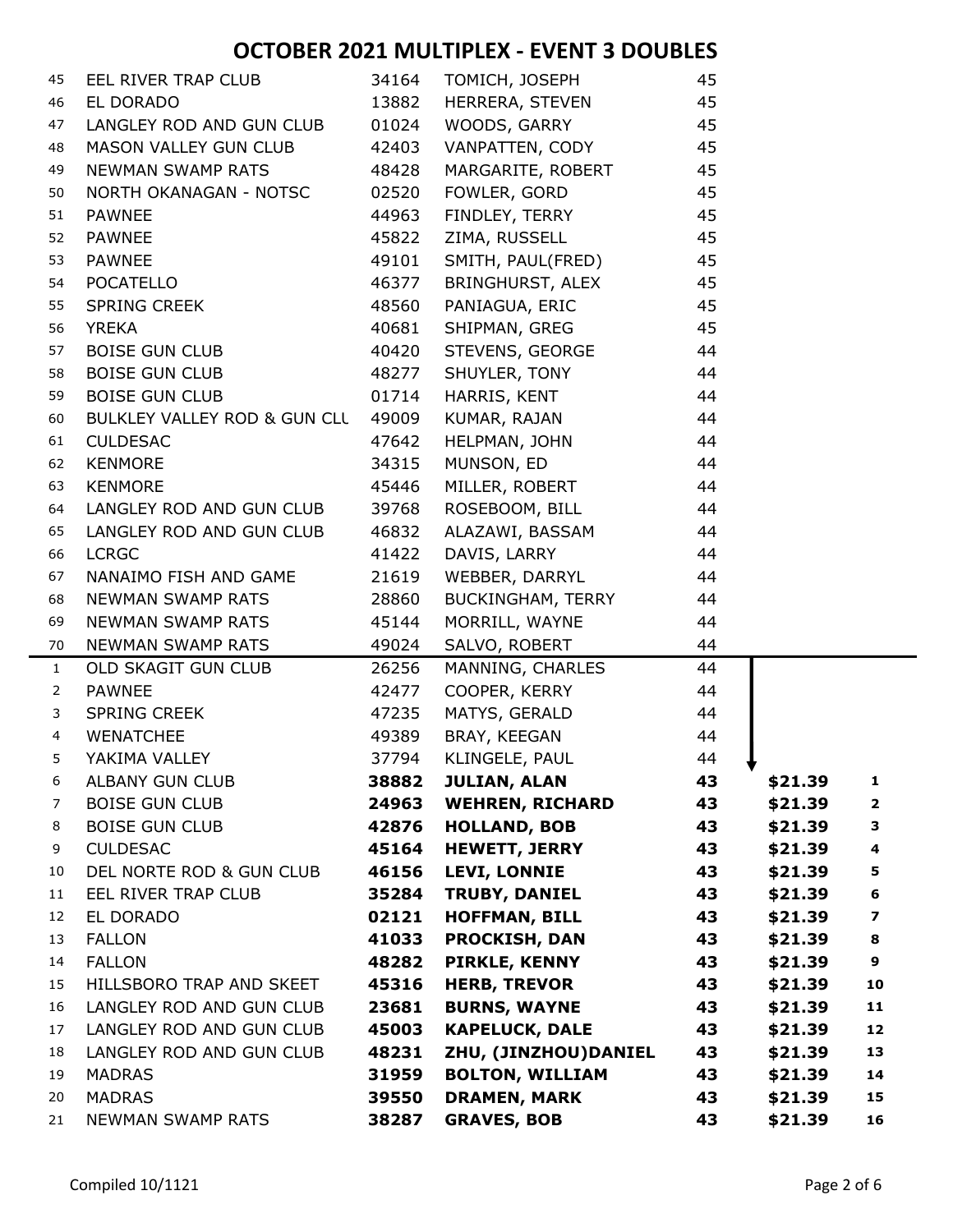| 22 | NEWMAN SWAMP RATS          | 46153 | <b>BALLARD, JEFF</b>     | 43 | \$21.39 | 17 |
|----|----------------------------|-------|--------------------------|----|---------|----|
| 23 | <b>PAWNEE</b>              | 42478 | <b>DAVIS, KEVIN</b>      | 43 | \$21.39 | 18 |
| 24 | <b>PAWNEE</b>              | 42494 | <b>STOUT, KELLY</b>      | 43 | \$21.39 | 19 |
| 25 | <b>PAWNEE</b>              | 44819 | <b>VAUGHN, TREVOR</b>    | 43 | \$21.39 | 20 |
| 26 | PORTLAND                   | 20011 | <b>KAUFMAN, STEVEN</b>   | 43 | \$21.39 | 21 |
| 27 | <b>PORTLAND</b>            | 40174 | <b>RIGGS, MICHAEL</b>    | 43 | \$21.39 | 22 |
| 28 | SPRING CREEK               | 46904 | <b>MARLEY, CORY</b>      | 43 | \$21.39 | 23 |
| 29 | SPRING CREEK               | 48536 | <b>WILLIAMS, CASEY</b>   | 43 | \$21.39 | 24 |
| 30 | <b>WENATCHEE</b>           | 36948 | <b>LIPPERT, BEN</b>      | 43 | \$21.39 | 25 |
| 31 | WENATCHEE                  | 49409 | <b>CORNEHL, BRYSON</b>   | 43 | \$21.39 | 26 |
| 32 | <b>BOISE GUN CLUB</b>      | 31409 | TERRY, CHARLES           | 42 |         |    |
| 33 | <b>CULDESAC</b>            | 46689 | ADAMS, JIM               | 42 |         |    |
| 34 | DEL NORTE ROD & GUN CLUB   | 41771 | ROBERTSON, KAREN         | 42 |         |    |
| 35 | LANGLEY ROD AND GUN CLUB   | 49009 | KUMAR, RAJAN             | 42 |         |    |
| 36 | <b>LCRGC</b>               | 11916 | SUTTON, DANNY            | 42 |         |    |
| 37 | <b>LCRGC</b>               | 42456 | MALFATTI, NORMAN         | 42 |         |    |
| 38 | <b>MADRAS</b>              | 37293 | BARNETT, KAREN           | 42 |         |    |
| 39 | NEWMAN SWAMP RATS          | 47462 | COX, KELLY               | 42 |         |    |
| 40 | ROSEBURG ROD AND GUN CLUB  | 29347 | DAMEWOOD, BYRON (ANDY    | 42 |         |    |
| 41 | SPRING CREEK               | 44376 | ADAMS, RICH              | 42 |         |    |
| 42 | SPRING CREEK               | 49430 | BELSHER, MARTIN          | 42 |         |    |
| 43 | WENATCHEE                  | 47818 | <b>BRATRUDE, BRUCE</b>   | 42 |         |    |
| 44 | <b>WENATCHEE</b>           | 01801 | LANG, DAVID              | 42 |         |    |
| 45 | YOLO SPORTSMANS ASSOCIATIO | 42863 | KENNEDY, DAVID (MIKE)    | 42 |         |    |
| 46 | <b>BOISE GUN CLUB</b>      | 39719 | MILLER, GARY             | 41 |         |    |
| 47 | <b>COSSC</b>               | 49228 | HARDY, EDWARD            | 41 |         |    |
| 48 | EEL RIVER TRAP CLUB        | 14853 | HYMAS, LYLE              | 41 |         |    |
| 49 | EEL RIVER TRAP CLUB        | 02385 | MYERS JR, LELAND         | 41 |         |    |
| 50 | EL DORADO                  | 40450 | FIRANZI, DON             | 41 |         |    |
| 51 | EL DORADO                  | 48947 | KRAMER, ERIN             | 41 |         |    |
| 52 | EL DORADO                  | 49345 | WEMMER, TERRI            | 41 |         |    |
| 53 | <b>FALLON</b>              | 46632 | BELANGER, ROLAND         | 41 |         |    |
| 54 | <b>JUNEAU GUN CLUB</b>     | 46948 | SMITH, QUINN             | 41 |         |    |
| 55 | <b>LCRGC</b>               | 42044 | FREEMAN, RICK            | 41 |         |    |
| 56 | NEWMAN SWAMP RATS          | 43518 | FESLER, RON              | 41 |         |    |
| 57 | NEWMAN SWAMP RATS          | 48765 | <b>BLANK, TIM</b>        | 41 |         |    |
| 58 | NORTH OKANAGAN - NOTSC     | 01679 | NOER, MIKE               | 41 |         |    |
| 59 | OLD SKAGIT GUN CLUB        | 46461 | KELLY, DEBORAH           | 41 |         |    |
| 60 | <b>PAWNEE</b>              | 49487 | FINDLEY, MARK            | 41 |         |    |
| 61 | <b>PORTLAND</b>            | 43335 | OHONICH, JACOB           | 41 |         |    |
| 62 | ROSEBURG ROD AND GUN CLUB  | 44862 | JACKSON, JIM             | 41 |         |    |
| 63 | <b>SPRING CREEK</b>        | 46286 | EVANS, JUSTIN            | 41 |         |    |
| 64 | <b>SPRING CREEK</b>        | 47333 | COFFIN, MATT             | 41 |         |    |
| 65 | YAKIMA VALLEY              | 34872 | BLANKENSHIP, DJ (DENNIS) | 41 |         |    |
| 66 | YAKIMA VALLEY              | 39274 | KLINGELE, JAMES          | 41 |         |    |
| 67 | YAKIMA VALLEY              | 42413 | PETERSON, MARK           | 41 |         |    |
| 68 | YAKIMA VALLEY              | 44529 | LOWRIE, GLEN             | 41 |         |    |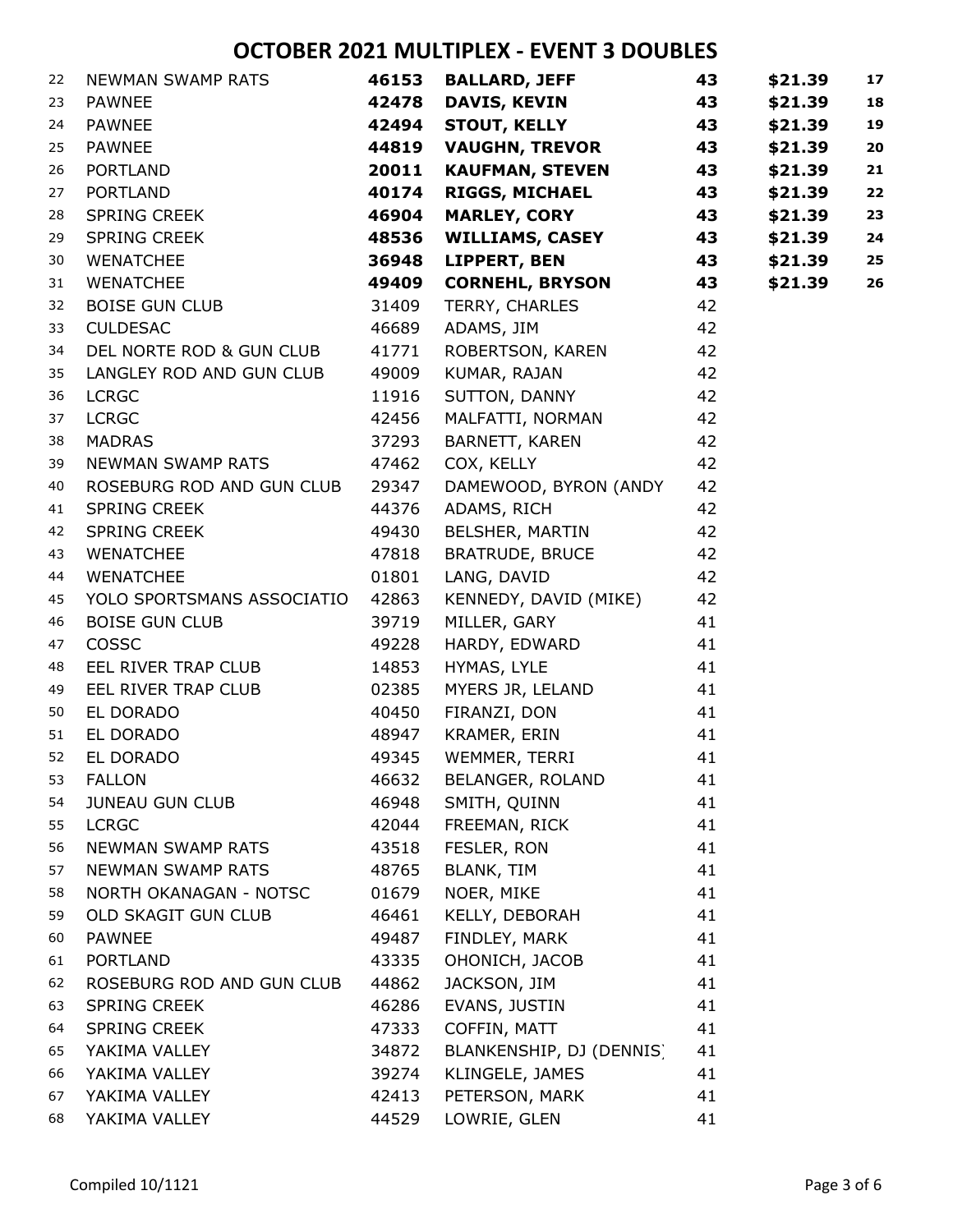| 69           | YOLO SPORTSMANS ASSOCIATIO   | 45887 | CRUMRINE, JERRY        | 41 |         |                         |
|--------------|------------------------------|-------|------------------------|----|---------|-------------------------|
| 70           | <b>ALBANY GUN CLUB</b>       | 34663 | <b>LARSON, TERRY</b>   | 40 | \$29.26 | $\mathbf{1}$            |
| $\mathbf{1}$ | <b>BREMERTON</b>             | 10472 | <b>TIEGS, RUSSELL</b>  | 40 | \$29.26 | $\overline{2}$          |
| 2            | <b>BREMERTON</b>             | 38931 | <b>DAVIS, ROBERT</b>   | 40 | \$29.26 | 3                       |
| 3            | <b>COON CREEK</b>            | 47362 | <b>MARQUEZ, ANITA</b>  | 40 | \$29.26 | $\overline{\mathbf{4}}$ |
| 4            | COSSC                        | 47871 | <b>SCOTT, JOHN</b>     | 40 | \$29.26 | 5                       |
| 5            | <b>FALLON</b>                | 46327 | <b>PIRKLE, BRODEN</b>  | 40 | \$29.26 | 6                       |
| 6            | LANGLEY ROD AND GUN CLUB     | 02484 | <b>CHAU, PAUL</b>      | 40 | \$29.26 | $\overline{\mathbf{z}}$ |
| 7            | NANAIMO FISH AND GAME        | 44401 | <b>WEBBER, CHUCK</b>   | 40 | \$29.26 | 8                       |
| 8            | NANAIMO FISH AND GAME        | 48525 | <b>SAMPSON, KEN</b>    | 40 | \$29.26 | 9                       |
| 9            | <b>NEWMAN SWAMP RATS</b>     | 33120 | <b>PUCKETT, JIMMIE</b> | 40 | \$29.26 | 10                      |
| 10           | NEWMAN SWAMP RATS            | 40736 | <b>ELDREDGE, IRV</b>   | 40 | \$29.26 | 11                      |
| 11           | <b>NEWMAN SWAMP RATS</b>     | 02525 | <b>DECKERT, REEVES</b> | 40 | \$29.26 | 12                      |
| 12           | OLD SKAGIT GUN CLUB          | 36336 | <b>KING, MICHAEL</b>   | 40 | \$29.26 | 13                      |
| 13           | <b>PAWNEE</b>                | 49519 | <b>HEATH, SCOT</b>     | 40 | \$29.26 | 14                      |
| 14           | <b>POCATELLO</b>             | 24902 | <b>LEWIS, BRUCE</b>    | 40 | \$29.26 | 15                      |
| 15           | <b>SOSA</b>                  | 25467 | <b>PEDERSEN, ED</b>    | 40 | \$29.26 | 16                      |
| 16           | WINNEMUCCA                   | 49018 | <b>JAMES, MATT</b>     | 40 | \$29.26 | 17                      |
| 17           | YAKIMA VALLEY                | 31096 | <b>PURDY, LARRY</b>    | 40 | \$29.26 | 18                      |
| 18           | <b>YREKA</b>                 | 39396 | <b>KNIGHT, ROBERT</b>  | 40 | \$29.26 | 19                      |
| 19           | <b>BKS</b>                   | 47813 | BRUNEY, JOSEPH         | 39 |         |                         |
| 20           | <b>BREMERTON</b>             | 46287 | <b>BUCHANAN, BUCK</b>  | 39 |         |                         |
| 21           | <b>COON CREEK</b>            | 47375 | CRUM, WAYNE            | 39 |         |                         |
| 22           | <b>COON CREEK</b>            | 47387 | WILDMAN, TERRENCE      | 39 |         |                         |
| 23           | EL DORADO                    | 48773 | KRAMER, LEONARD        | 39 |         |                         |
| 24           | <b>FALLON</b>                | 45786 | WEBB, LESTER           | 39 |         |                         |
| 25           | HILLSBORO TRAP AND SKEET     | 39813 | JULIAN, SCOTT          | 39 |         |                         |
| 26           | <b>JUNEAU GUN CLUB</b>       | 45134 | THOMPSON, MER'CHANT    | 39 |         |                         |
| 27           | <b>JUNEAU GUN CLUB</b>       | 47872 | MCAULIFFE, SCOTT       | 39 |         |                         |
| 28           | LANGLEY ROD AND GUN CLUB     | 49440 | ROUD, SAMUEL           | 39 |         |                         |
| 29           | <b>LCRGC</b>                 | 43709 | MATSLER, CRAIG         | 39 |         |                         |
| 30           | <b>LCRGC</b>                 | 44144 | LAZIO, FRANK           | 39 |         |                         |
| 31           | <b>MADRAS</b>                | 12278 | BARNETT, GEORGE        | 39 |         |                         |
| 32           | MASON VALLEY GUN CLUB        | 43060 | REYNOLDS, LARRY        | 39 |         |                         |
| 33           | NANAIMO FISH AND GAME        | 12826 | REYNOLDS, BERNARD      | 39 |         |                         |
| 34           | NANAIMO FISH AND GAME        | 40657 | JONES, RON             | 39 |         |                         |
| 35           | NANAIMO FISH AND GAME        | 48580 | WILMAN, TOM            | 39 |         |                         |
| 36           | OLD SKAGIT GUN CLUB          | 48518 | GILLMAN, RICHARD       | 39 |         |                         |
| 37           | <b>PAWNEE</b>                | 45696 | DIBLE, DIANE           | 39 |         |                         |
| 38           | <b>PAWNEE</b>                | 47277 | GILLESPIE, MIKE        | 39 |         |                         |
| 39           | <b>SPRING CREEK</b>          | 47334 | REUTNER, SCOTT         | 39 |         |                         |
| 40           | <b>SPRING CREEK</b>          | 48449 | OXBORROW, SCOTT        | 39 |         |                         |
| 41           | YAKIMA VALLEY                | 48517 | MILLER, RONALD         | 39 |         |                         |
| 42           | BULKLEY VALLEY ROD & GUN CLL | 39433 | ZAVADUK, GREG          | 38 |         |                         |
| 43           | BULKLEY VALLEY ROD & GUN CLL | 43630 | HELPS, DAVID           | 38 |         |                         |
| 44           | BULKLEY VALLEY ROD & GUN CLL | 46735 | WREGGITT, JOHN         | 38 |         |                         |
| 45           | <b>COSSC</b>                 | 47827 | MACAULAY, GORDON       | 38 |         |                         |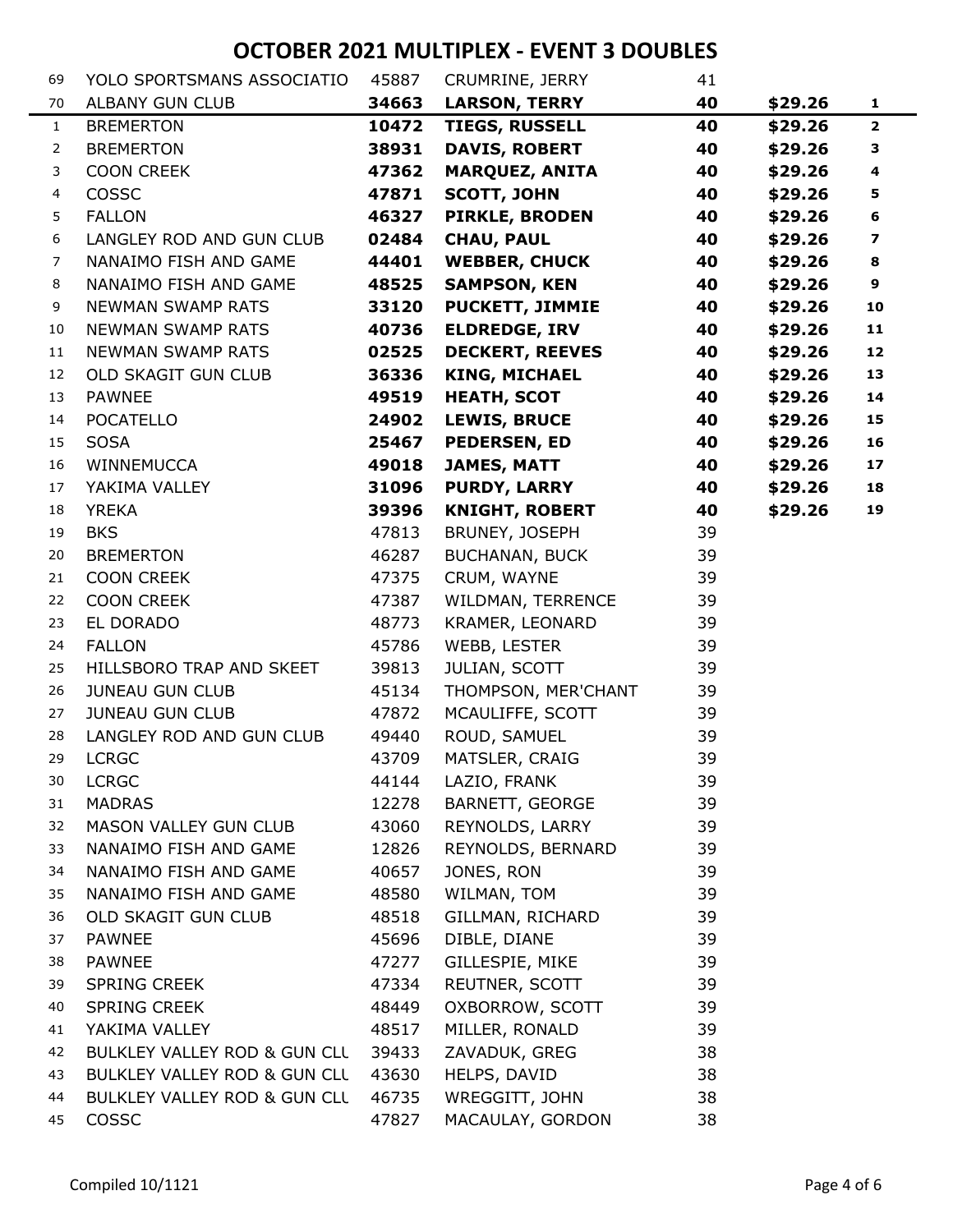| 46             | EL DORADO                          | 49341          | WEMMER, JOSHUA                       | 38       |         |                         |
|----------------|------------------------------------|----------------|--------------------------------------|----------|---------|-------------------------|
| 47             | HILLSBORO TRAP AND SKEET           | 18540          | TERRY, BERYL                         | 38       |         |                         |
| 48             | HILLSBORO TRAP AND SKEET           | 47221          | FOWLER, ROB                          | 38       |         |                         |
| 49             | <b>KENMORE</b>                     | 43898          | ELLIOTT, DAVID                       | 38       |         |                         |
| 50             | LANGLEY ROD AND GUN CLUB           | 49102          | SANDHU, VIKRAM                       | 38       |         |                         |
| 51             | MASON VALLEY GUN CLUB              | 43095          | GILBREATH, PHIL                      | 38       |         |                         |
| 52             | MASON VALLEY GUN CLUB              | 47074          | STOFFER, JEFFREY                     | 38       |         |                         |
| 53             | NANAIMO FISH AND GAME              | 41682          | BROOKS, GORDON                       | 38       |         |                         |
| 54             | <b>NEWMAN SWAMP RATS</b>           | 48083          | FORSYTHE, DARRELL                    | 38       |         |                         |
| 55             | <b>SOSA</b>                        | 47331          | LEAMONT, MICHAEL                     | 38       |         |                         |
| 56             | WINNEMUCCA                         | 49056          | ZEBROSKI, THEODORE                   | 38       |         |                         |
| 57             | YAKIMA VALLEY                      | 44304          | SHIELDS, STANLEY                     | 38       |         |                         |
| 58             | <b>BOISE GUN CLUB</b>              | 34901          | KIDNEY, CALVIN                       | 37       |         |                         |
| 59             | <b>COON CREEK</b>                  | 41482          | BARE, DAVID                          | 37       |         |                         |
| 60             | COWLITZ PUBLIC SHOOTING RAN        | 47219          | PAINTER, ROBERT (BOB)                | 37       |         |                         |
| 61             | EL DORADO                          | 13197          | CARSTEN, LARRY                       | 37       |         |                         |
| 62             | EL DORADO                          | 49522          | DELBIAGGIO, BRYAN                    | 37       |         |                         |
| 63             | JUNEAU GUN CLUB                    | 38785          | MENZIES, MALCOLM                     | 37       |         |                         |
| 64             | <b>KENMORE</b>                     | 42852          | DORNES, JEFF                         | 37       |         |                         |
| 65             | LANGLEY ROD AND GUN CLUB           | 47753          | MA, PATRICK                          | 37       |         |                         |
| 66             | <b>LCRGC</b>                       | 46669          | HOAGLUND, DALE                       | 37       |         |                         |
| 67             | NANAIMO FISH AND GAME              | 45057          | DOBBS, MARK                          | 37       |         |                         |
| 68             | NANAIMO FISH AND GAME              | 49097          | CORMIER, DAVID                       | 37       |         |                         |
| 69             | NEWMAN SWAMP RATS                  | 48299          | ANDERSEN, ERIC                       | 37       |         |                         |
| 70             | <b>PAWNEE</b>                      | 42542          | CURTIS, JIM                          | 37       |         |                         |
| $\mathbf{1}$   | YAKIMA VALLEY                      | 29671          | SIMON, STEVE                         | 37       |         |                         |
| $\overline{2}$ | <b>BOISE GUN CLUB</b>              | 49276          | <b>ELLIS, JOHN</b>                   | 36       | \$39.71 | 1                       |
| 3              | <b>BREMERTON</b>                   | 43858          | <b>ARMANINO, BOB</b>                 | 36       | \$39.71 | $\overline{\mathbf{2}}$ |
| 4              | BULKLEY VALLEY ROD & GUN CLL 48899 |                | <b>SZUFNAROWICZ, STEVEN</b>          | 36       | \$39.71 | 3                       |
| 5              | COWLITZ PUBLIC SHOOTING RAN 47802  |                | <b>HEITZ, LARRY</b>                  | 36       | \$39.71 | $\overline{\mathbf{4}}$ |
| 6              | <b>JUNEAU GUN CLUB</b>             | 47226          | <b>KAPPLER, MARK</b>                 | 36       | \$39.71 | 5                       |
| 7              | <b>KENMORE</b>                     | 47481          | <b>HELMKAMP, JACK</b>                | 36       | \$39.71 | 6                       |
| 8              | LANGLEY ROD AND GUN CLUB           | 47752          | <b>KAM, SAM</b>                      | 36       | \$39.71 | 7                       |
| 9              | <b>MADRAS</b>                      | 26937          | <b>DICKMAN, MARTIN</b>               | 36       | \$39.71 | 8                       |
| 10             | NANAIMO FISH AND GAME              | 41683          | <b>BROOKS, SHERRY</b>                | 36       | \$39.71 | 9                       |
| 11             | NANAIMO FISH AND GAME              | 49057          | <b>BARBER, GARY</b>                  | 36       | \$39.71 | 10                      |
| 12             | NEWMAN SWAMP RATS                  | 44801          | <b>BUNTUWONG, KAGE</b>               | 36       | \$39.71 | 11                      |
| 13             | NORTH OKANAGAN - NOTSC             | 02118          | <b>MILLER, RON</b>                   | 36       | \$39.71 | 12                      |
| 14             | <b>SPRING CREEK</b>                | 45220          | <b>ADAMS, MARY ELLEN</b>             | 36       | \$39.71 | 13                      |
| 15             | <b>SPRING CREEK</b>                | 48535          | <b>WHALEN, BRUCE</b>                 | 36       | \$39.71 | 14                      |
| 16             | <b>BKS</b>                         | 48349          | PHINNEY, COLE                        | 35       |         |                         |
| 17             | <b>COON CREEK</b>                  | 44185          | RAMSER, MICHAEL                      | 35       |         |                         |
| 18             | <b>CULDESAC</b>                    | 49328          | CRAIG, FARON                         | 35       |         |                         |
| 19             | LANGLEY ROD AND GUN CLUB           | 49420          | KUN, DANIEL                          | 35       |         |                         |
| 20             | LANGLEY ROD AND GUN CLUB           | 02483          | YUEN, WILLIAM                        | 35       |         |                         |
| 21             |                                    |                |                                      |          |         |                         |
| 22             | <b>MADRAS</b><br>WINNEMUCCA        | 10792<br>41407 | MCGUIRE, RICHARD<br>MARILUCH, TAMARA | 35<br>35 |         |                         |